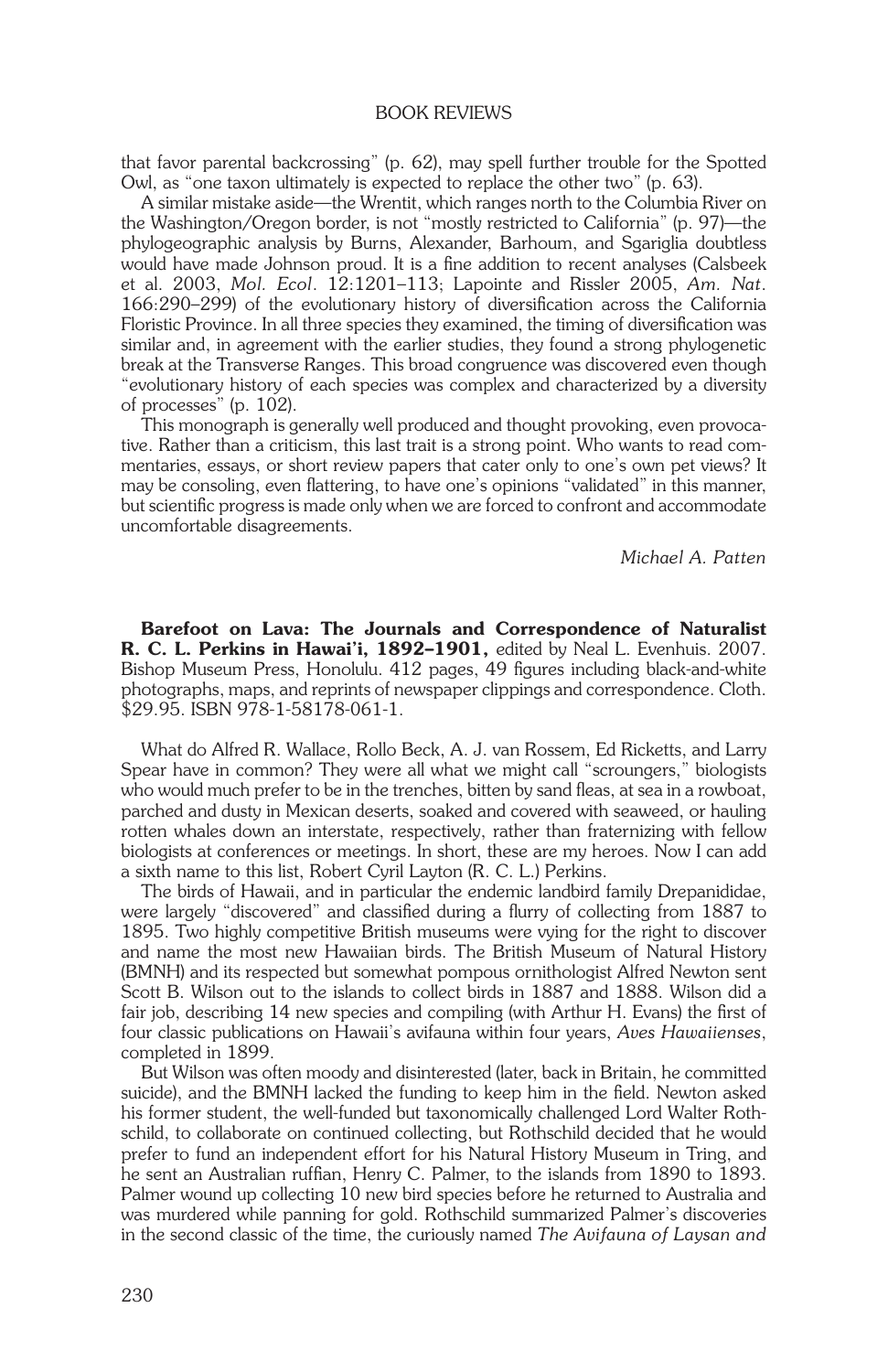## book reviews

*the Neighbouring Islands; with a Complete History to Date of the Birds of the Hawaiian Possessions*, completed in 1900. Meanwhile, Newton and other distinguished British biologists and geologists formed the Sandwich Islands Committee and scraped together enough funds to send a single multi-talented collector to Hawaii from 1893 to 1897.

As much, if not more, an entomologist than an ornithologist, R. C. L. Perkins was able to combine insight gained from both insects and birds (e.g, dissecting the stomachs of his collected birds to see what they were eating) to form ecological perspectives on the Hawaiian fauna that the former collectors lacked. He was also the first to classify most drepanidids correctly and (despite Newton's skepticism) the first to suggest that they were all of one origin. Perkins ultimately published the fourth (Henry W. Henshaw produced yet another summary in 1902) and most comprehensive work on Hawaiian birds and ecology, *Fauna Hawaiiensis*, completed in 1903. Sadly, ecological disaster in the form of habitat destruction and introduced rodents, ants, and diseases destroyed much of Hawaii's fauna during and shortly after Perkins' time, so his observations are all that we have on the diet and habits of many species of birds, insects, and land snails, now extinct. Perkins saw what was happening and was also the first naturalist to press for conservation measures to try to avert the destruction of Hawaii's forest ecosystems.

*Barefoot on Lava* is a collection of journal entries and letters composed during Perkins' fieldwork in the Hawaiian Islands. Neil Evenhuis, an entomologist at the Bernice P. Bishop Museum, Honolulu, spent almost 10 years scrounging around in the archives of various museums to piece together a tapestry of Perkins and his colorful acquaintances during a colorful period in the colorful place that was Hawaii in the late 1800s. Through the book we obtain a complete snapshot of the triumphs, challenges, and travails that faced the pioneering collectors during this great era of biological discovery, along with the politics and funding issues facing their sponsors back in Europe.

Perkins' passion for his work pours through his journals. During a collecting trip to Moloka'i 11 May–29 June 1893 he spent almost every day slogging through mud, heavy rain, and near-impenetrable dwarf cloud forests from dawn to (at times) well after dark, often not eating for a day or two at a time, and camping in a leaky tent and shack. Yet he understated the difficulties and reported with satisfaction the discovery of every new insect or the collection of a fine bird specimen. His shining ornithological moment came during this trip, when he discovered the Black Mamo (*Drepanis funerea*) on 18 June. Newton and the other taxonomists were ecstatic about the discovery of this unique Hawaiian honeycreeper, but Perkins described the collocation of the first two specimens rather more matter-of-factly, dutifully finishing his daily journal with "I saw at once that I had no oo but a *Hemignathus* [Akialoa/ Nukupu'u]-like creature with shorter lower mandible and excessively strong smell characteristic of the Drepanidae and of the Hawaiian finches. All of the feathers on the top of the skull of each were covered with a white sticky substance, apparently pollen of some flower, and they are, no doubt, honey-sucking birds. The cry is not of the loud character of the oo but is startlingly clear and could be heard at a considerable distance for this reason. I kept on some way but saw no other bird of note, just managing to reach the house by dark, probably a little after 7 p.m. Very tired. I got a few Carabidae under moss in the highest forest and some more large *Brachypeplus* under bark of the same tree as on the 15th. I shot several *Loxops* [Moloka'i 'Alauahio]." Perkins also gained an island-wide perspective during his many collecting trips, writing to his colleague Edward Poulton in 1897, "For these reasons (i) the birds of the islands are extremely specialized, so much so that many of them depend on almost a single species of insect or fruit for food. (ii) The only bird likely to eat the [insects] in question is [the 'Elepaio]. (iii) on one of the islands where no ['Elepaios] exist or even are likely to have existed [Maui] the insects tend to form a uniformity of colonizing